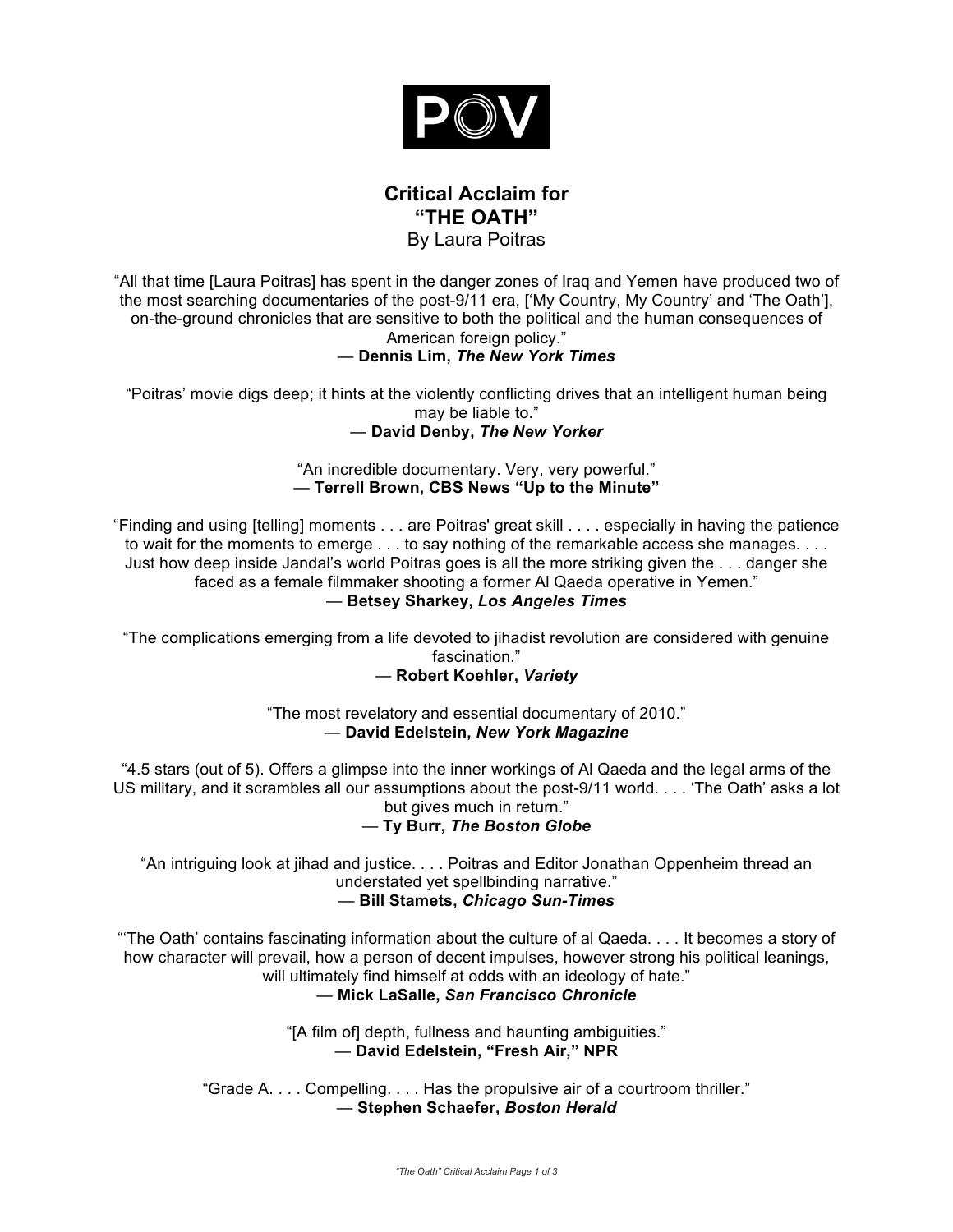### "['The Oath'] has staying power." — **Mike Hale,** *The New York Times*

"Penetrating. . . . 'The Oath' makes spare use of images to convey a great deal. Al-Bahri's smiling child is surrounded by lethal weapons that are little more than toys to him. The color-drained skies of Guantánamo are juxtaposed with the lively Yemeni street scenes."

#### — **John Hartl,** *The Seattle Times*

"Laura Poitras [is] among the top docmakers anywhere. . . . More non-fiction films should be as beautifully photographed."

#### — **Howard Feinstein,** *indieWIRE*

"Astonishing and essential. . . . Both intimate and epic, mysterious and clear-eyed. Poitras draws a complex, novelistic portrait of two men whose intertwined destinies tell us more about this conflict than most newspaper articles ever could."

## — **Scott Macaulay,** *Filmmaker* **Magazine**

"'The Oath' is a tale of two enigmas linked by history and fate. . . . Poitras makes salient political points about . . . some of the methods the United States used . . . but her film is just as effective as a portrait of two unknowable, individual souls caught up in events of global scale." — **Marc Mohan,** *The Oregonian*

"'The Oath' is a film about a man who is an enigma—and about the confusion, not the clarity, that is the aftermath of 9/11. Poitras is a patient observer of the telling details that deepen the contradictions of her subject."

# — **Ella Taylor,** *The Village Voice*

"A gripping story free of simplicity and forced conclusions, a fascinating journey into the lives of two former Jihadist warriors. 'The Oath' is finely layered with the complexity of regret and yearning, rock certainty torpedoed by deep desire."

## — **Stewart Nusbaumer, The Huffington Post**

"Provocative. . . . A fascinating, sober documentary that zooms in from our satellite view of the war on terror to tell the story of two men. . . . A challenging, brilliantly constructed film." — **Kerry Lengel,** *The Arizona Republic*

"When you watch half a dozen documentaries on the War on Terror every month, it's startling to be blindsided by one as essential as 'The Oath,' an extraordinary feat of journalistic access. . . . It's hard to think of another documentary that approaches the post–September 11 era from this angle or with this degree of intellectual drama—or that seeks to understand a terrorist mind-set so fearlessly." — **Ben Kenigsberg,** *Time Out Chicago*

"'The Oath' paints a fascinating portrait of the complexities of Islamic fundamentalism and those who are caught in its thrall."

# — **Anthony Kaufman** *UTNE Reader*

"Incisive." **Roger Catlin,** *Hartford Courant*

"Compelling. . . . Poitras is skilled at gaining the confidence of people who might well distrust Americans, as she demonstrated with 'My Country, My Country*,*' a gently incisive look at life in postinvasion Iraq. For 'The Oath,' she got astonishingly intimate footage of [Abu] Jandal, who was working as a cab driver in Yemen when she tracked him down."

## — **Mark Jenkins, NPR**